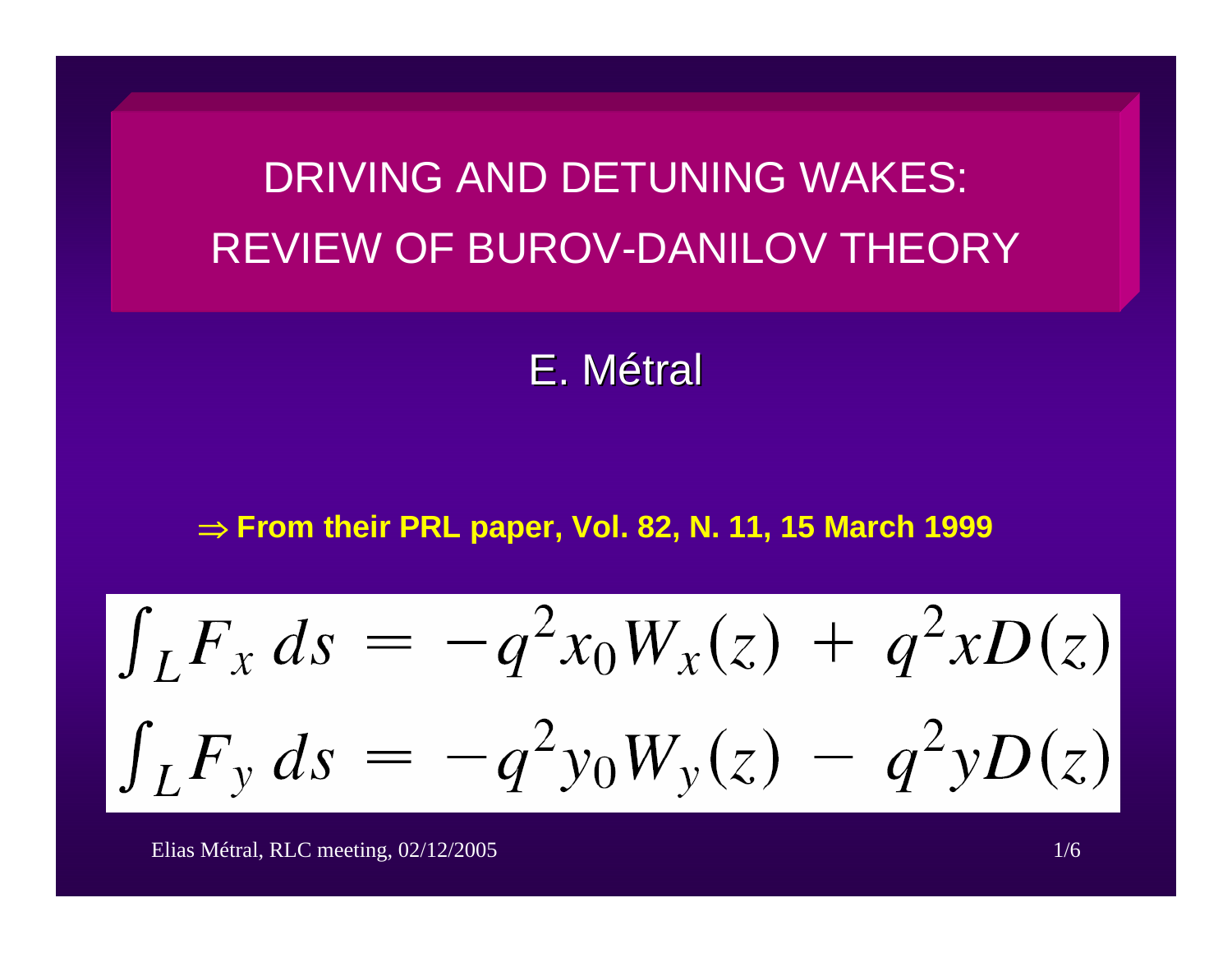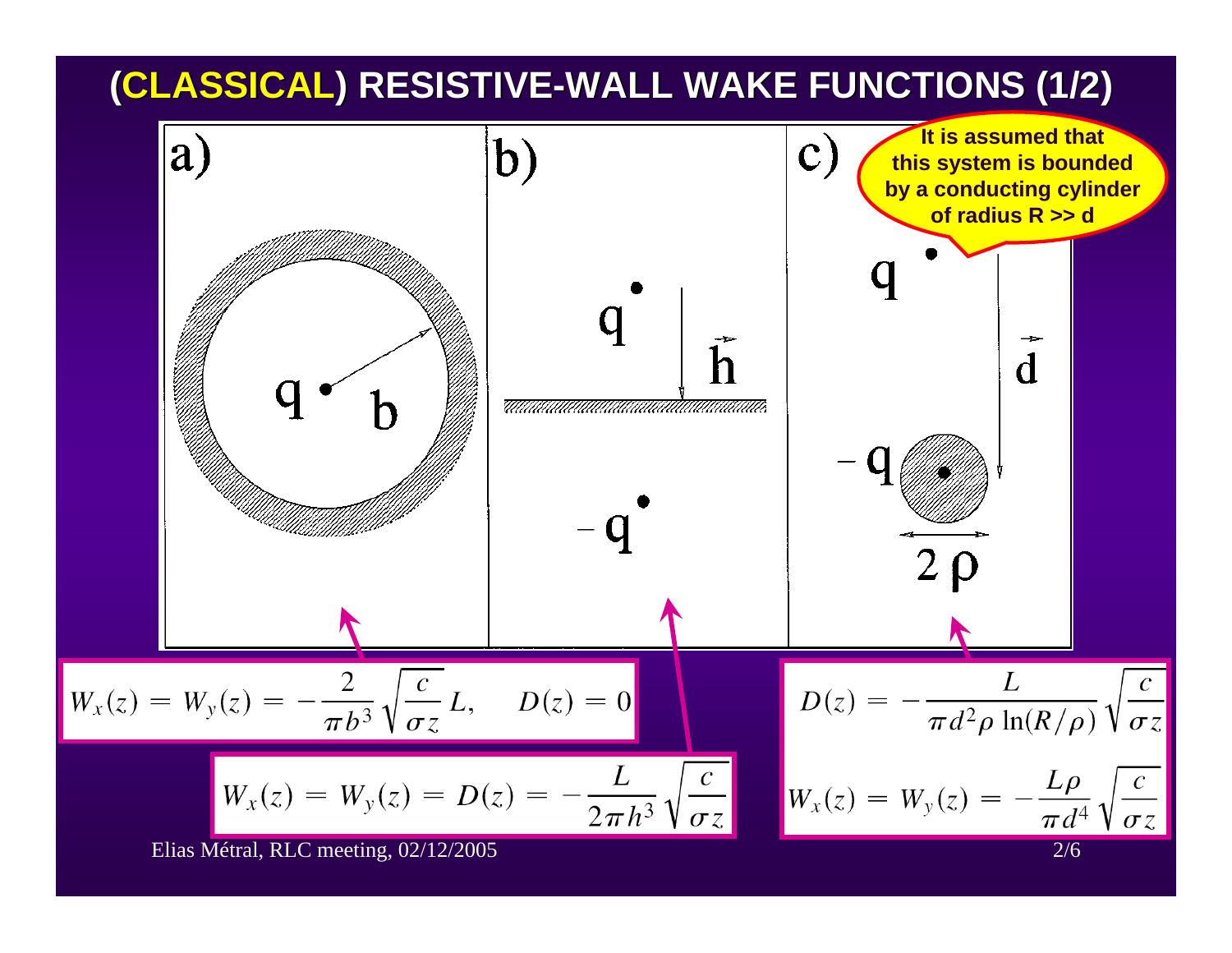## **(CLASSICAL CLASSICAL) RESISTIVE ) RESISTIVE -WALL WAKE FUNCTIONS (2/2) WALL WAKE FUNCTIONS (2/2)**

$$
\kappa_x = D(z)/W_x(z)
$$



axial symmetry, plane wall  $\mathbf{n}_x \perp \mathbf{h}$ , plane wall  $\mathbf{n}_x \parallel \mathbf{h}$ , small cylinder  $\mathbf{n}_x \perp \mathbf{d}$ , small cylinder  $\mathbf{n}_x \parallel \mathbf{d}$ .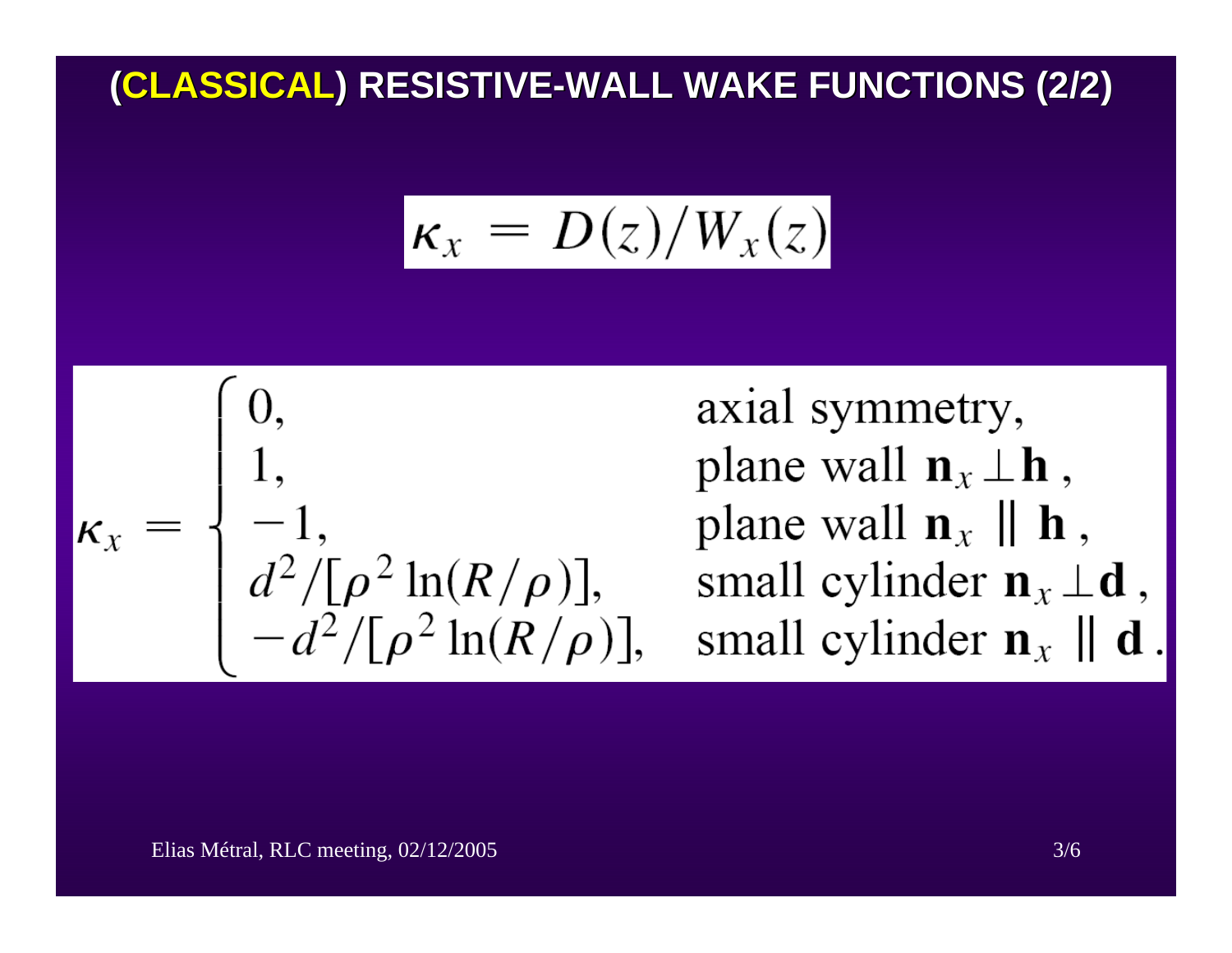## **CONCLUSION for the force in the horizontal plane,** i.e.  $\perp \vec{h}$  or  $\vec{d}$

If 
$$
x = x_0
$$
 ⇒ 
$$
\int_{L} F_x ds = -q^2 x_0 W_x(z) \times (1 - \kappa_x)
$$

\n• Case a) ⇒  $F_x = 1$ 

\n• Case b) ⇒  $F_x = 0$ 

\n• Case c) ⇒ 
$$
\begin{aligned}\nF_x &= \frac{1}{2} \\
F_x &= \frac{1}{2} \\
F_x &= \frac{1}{2}\n\end{aligned}
$$

\n⇒ Explains why ≥ 0 or ≤ 0 (generalized, i.e. driving + detuning) *impedances (Re and Im) can be measured with a single wire!*

⎟ ⎟

 $\int$ 

 $\rho$ 

*R*

ln

 $\overline{\phantom{a}}$ 

 $\setminus$ 

2

 $\rho$ 

Elias Métral, RLC meeting, 02/12/2005 4/6

♦

 $\blacklozenge$ 

 $\blacklozenge$ 

◆ Case c) ⇒

**with a single wire !**

**≥**

**0 or**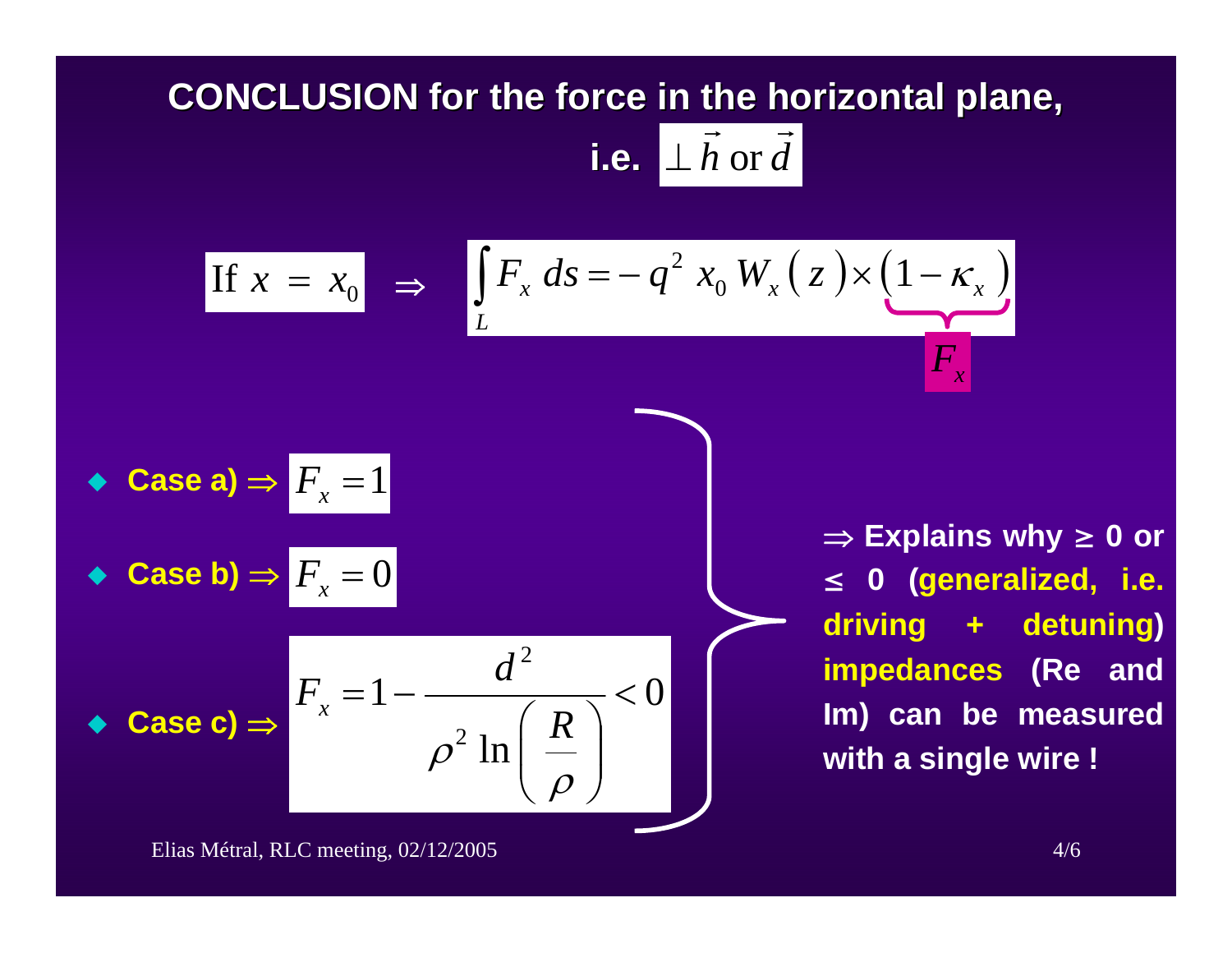## **Longitudinal and ( Longitudinal and (generalized generalized) transverse impedances ) transverse impedances measured with a single wire**

 $\blacklozenge$  **Panofsky-Wenzel theorem (shown for non-symmetric structures in Zotter's book)**

 $F_{\parallel}$   $ds$ 

*L*

⇒

∫

$$
\frac{\partial}{\partial z} \int_L \mathbf{F}_\perp ds = \nabla_\perp \int_L F_{\parallel} ds
$$

If 
$$
x = x_0
$$
  
\nIf  $y = y$   
\nIf  $y = y$   
\nIf  $y = y$   
\nIf  $y = y$ 

**Same result recovered by Tsutsui in 2002 (CERN-SL-Note-2002-034 AP)**

If *<sup>y</sup>*

 $y_0^2$ 

0

$$
Z_x^{\text{driving + detuning}}\left(f\right) = \frac{c}{2\,\pi\,f} \, Z_{\parallel,1x}\left(f\right) \Bigg| Z_y^{\text{driving + detuning}}\left(f\right) = \frac{c}{2\,\pi\,f} \, Z_{\parallel,1y}\left(f\right)
$$

 $\Rightarrow Z_{\parallel}^{\text{measured}}(f) = Z_{\parallel,0}(f) + Z_{\parallel,1x}(f)x_0^2 + Z_{\parallel,1y}(f)y_0^2$ 

 $_{\parallel,0}$   $\bigl(\,f\,\bigr)$  +  $Z_{\parallel,1x}$   $\bigl(\,f\,\bigr)\,x_0^2$  $Z^{\text{measured}}_{\parallel}(f) = Z_{\parallel,0}\left(f\right) + Z_{\parallel,1x}\left(f\right)x_0^2 + \overline{Z}_{\parallel,1y}\left(f\right)y$ 

Elias Métral, RLC meeting, 02/12/2005 5/6